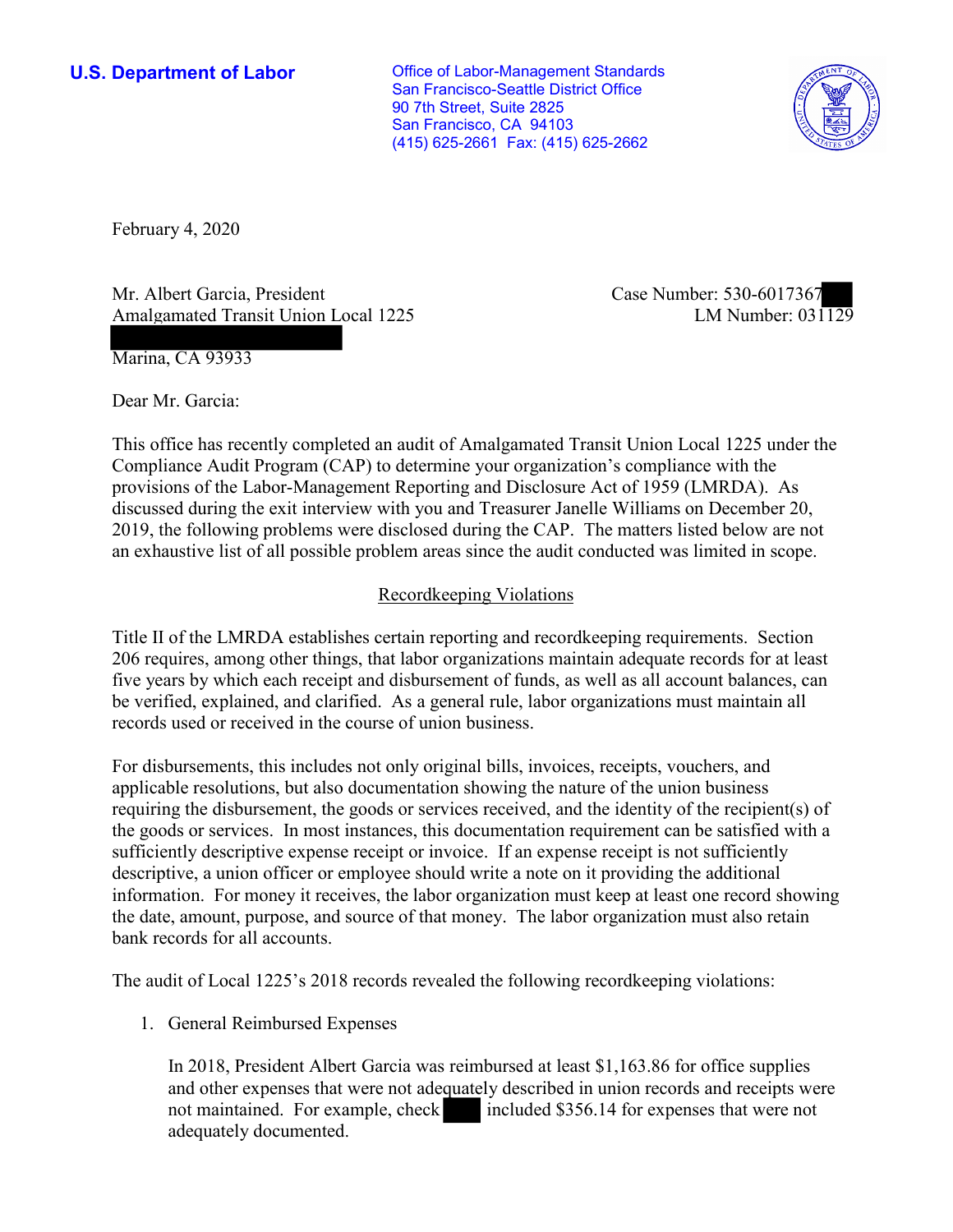all disbursements. The president and treasurer (or corresponding principal officers) of As noted above, labor organizations must retain original receipts, bills, and vouchers for your union, who are required to sign your union's LM report, are responsible for properly maintaining union records.

2. Lack of Salary Authorization

 shop stewards to show that salaries and other compensation were authorized and accurately reported in Schedule 11 (All Officers and Disbursements to Officers) of the salary authorized by the entity or individual in the union with the authority to establish The audit revealed that the union's records did not contain salary authorizations for chief LM-2. The union must keep a record, such as meeting minutes, to show the current salaries.

 Based on your assurance that Local 1225 will retain adequate documentation in the future, OLMS will take no further enforcement action at this time regarding the above violations.

## Reporting Violations

 Labor Organization Annual Report Form LM-2 filed by Local 1225 for the fiscal year ended December 31, 2018, was deficient in the following areas: 1. Disbursements to Officers The audit disclosed a violation of LMRDA Section 201(b), which requires labor organizations to file annual financial reports accurately disclosing their financial condition and operations. The

 Local 1225 did not report \$[9,101.25](https://9,101.25) of Treasurer Williams' salary in Schedule 11 (All Officers and Disbursements to Officers) of the LM-2.

 The union must report most direct disbursements to Local 1225 officers and some services, or other things of value. See the instructions for Item 24 for a discussion of card company) for cash, property, goods, services, or other things of value received by or a union check issued to a hotel) or for transportation by a public carrier (such as an indirect disbursements made on behalf of its officers in Item 24. A "direct disbursement" to an officer is a payment made to an officer in the form of cash, property, goods, certain direct disbursements to officers that do not have to be reported in Item 24. An "indirect disbursement" to an officer is a payment to another party (including a credit on behalf of an officer. However, indirect disbursements for temporary lodging (such as airline) for an officer traveling on union business should be reported in Item 48 (Office and Administrative Expense).

2. Accounts Receivable Inaccurately Reported

 Local 1225 erroneously reported its total receipts, of \$271,983, for 2018 in Statement A, Item 23, Assets and Liabilities of the LM-2. The union has no accounts receivable accounts.